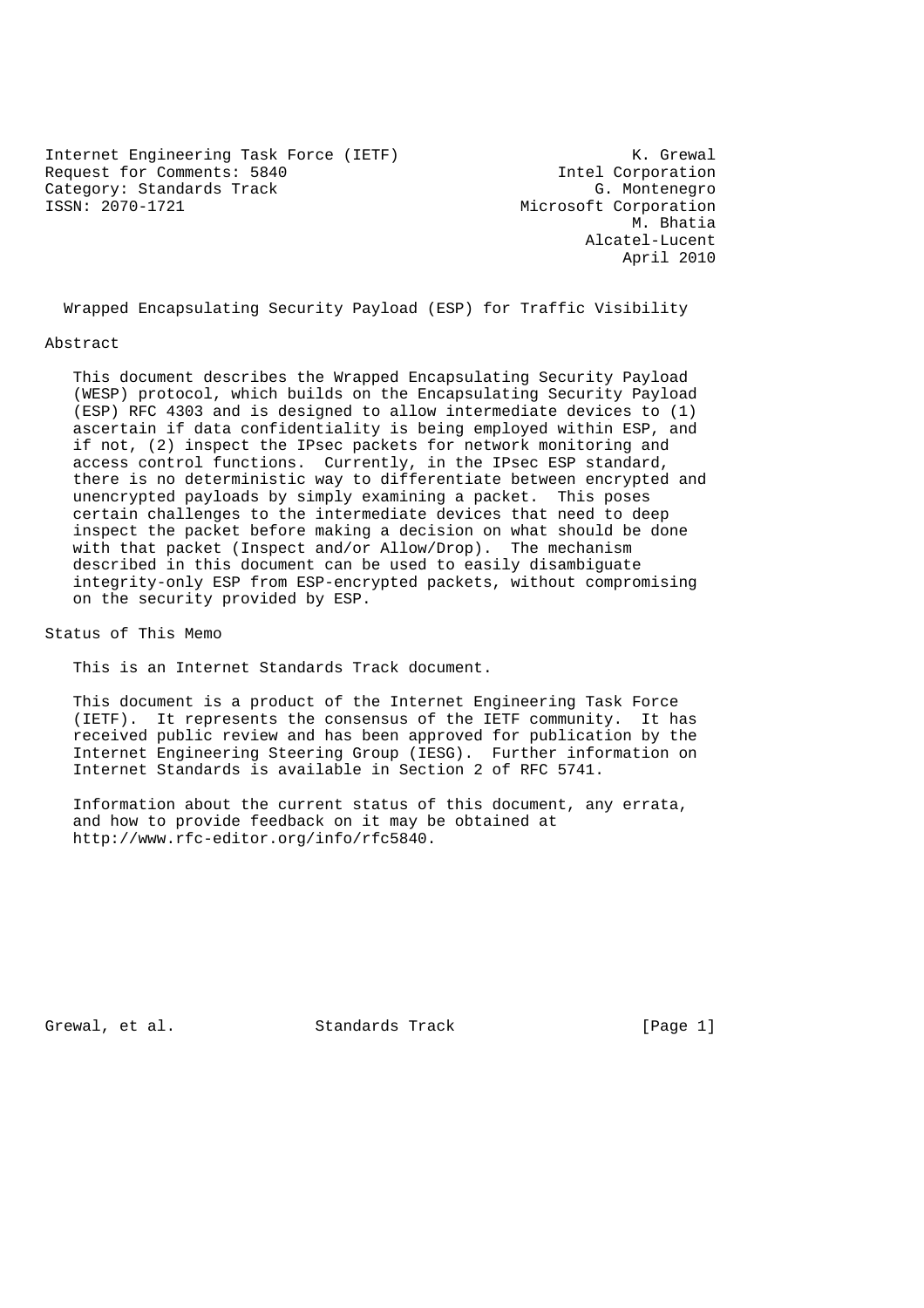Copyright Notice

 Copyright (c) 2010 IETF Trust and the persons identified as the document authors. All rights reserved.

 This document is subject to BCP 78 and the IETF Trust's Legal Provisions Relating to IETF Documents (http://trustee.ietf.org/license-info) in effect on the date of publication of this document. Please review these documents carefully, as they describe your rights and restrictions with respect to this document. Code Components extracted from this document must include Simplified BSD License text as described in Section 4.e of the Trust Legal Provisions and are provided without warranty as described in the Simplified BSD License.

 This document may contain material from IETF Documents or IETF Contributions published or made publicly available before November 10, 2008. The person(s) controlling the copyright in some of this material may not have granted the IETF Trust the right to allow modifications of such material outside the IETF Standards Process. Without obtaining an adequate license from the person(s) controlling the copyright in such materials, this document may not be modified outside the IETF Standards Process, and derivative works of it may not be created outside the IETF Standards Process, except to format it for publication as an RFC or to translate it into languages other than English.

# Table of Contents

| 2.2. Transport and Tunnel Mode Considerations 9 |
|-------------------------------------------------|
|                                                 |
| 2.2.2. Tunnel Mode Processing 10                |
|                                                 |
|                                                 |
|                                                 |
|                                                 |
|                                                 |
|                                                 |
|                                                 |

Grewal, et al. Standards Track [Page 2]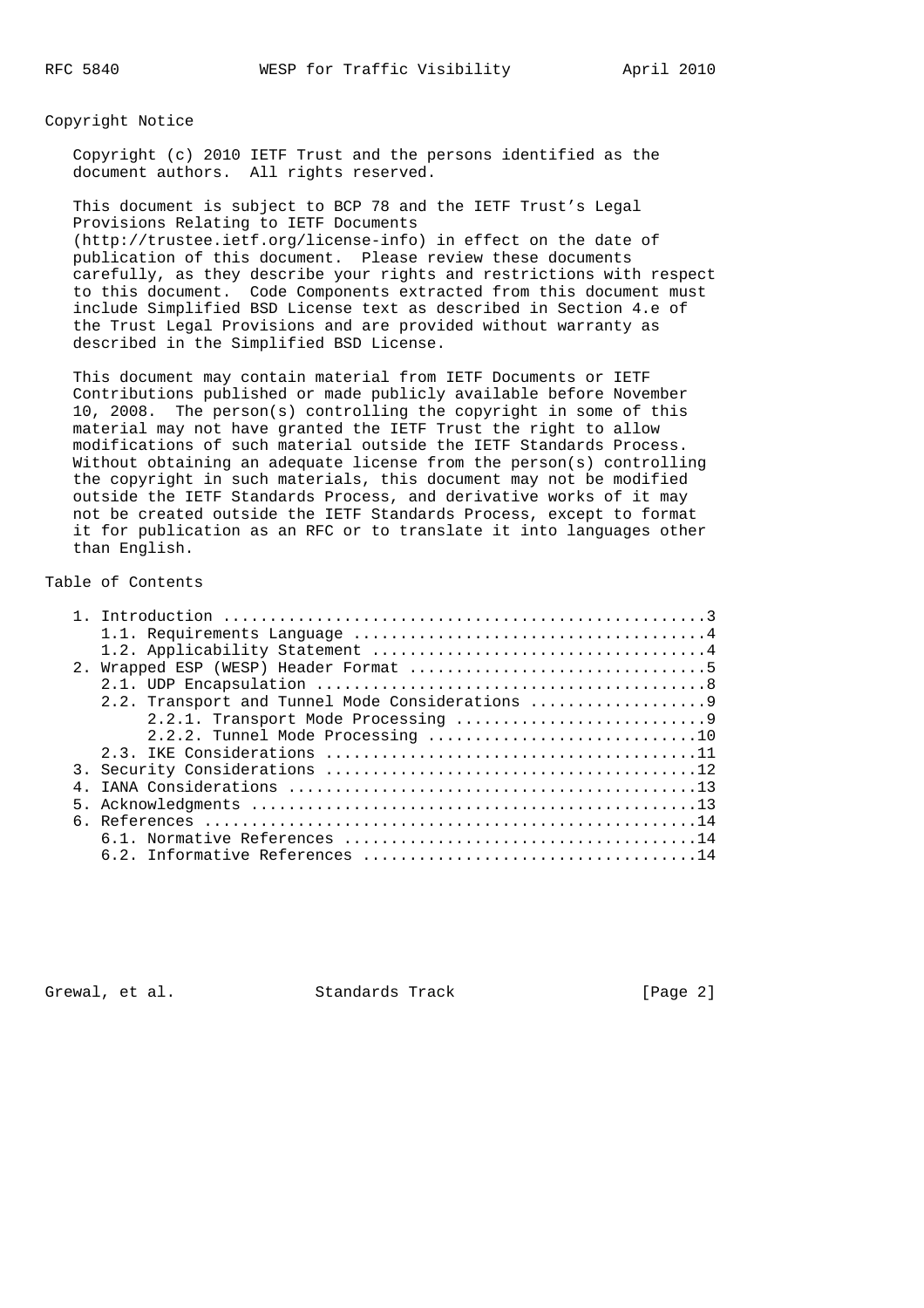#### 1. Introduction

 Use of ESP within IPsec [RFC4303] specifies how ESP packet encapsulation is performed. It also specifies that ESP can provide data confidentiality and data integrity services. Data integrity without data confidentiality ("integrity-only ESP") is possible via the ESP-NULL encryption algorithm [RFC2410] or via combined-mode algorithms such as AES-GMAC [RFC4543]. The exact encapsulation and algorithms employed are negotiated out of band using, for example, Internet Key Exchange Protocol version 2 (IKEv2) [RFC4306] and based on policy.

 Enterprise environments typically employ numerous security policies (and tools for enforcing them), as related to access control, content screening, firewalls, network monitoring functions, deep packet inspection, Intrusion Detection and Prevention Systems (IDS and IPS), scanning and detection of viruses and worms, etc. In order to enforce these policies, network tools and intermediate devices require visibility into packets, ranging from simple packet header inspection to deeper payload examination. Network security protocols that encrypt the data in transit prevent these network tools from performing the aforementioned functions.

 When employing IPsec within an enterprise environment, it is desirable to employ ESP instead of Authentication Header (AH) [RFC4302], as AH does not work in NAT environments. Furthermore, in order to preserve the above network monitoring functions, it is desirable to use integrity-only ESP. In a mixed-mode environment, some packets containing sensitive data employ a given encryption cipher suite, while other packets employ integrity-only ESP. For an intermediate device to unambiguously distinguish which packets are using integrity-only ESP requires knowledge of all the policies being employed for each protected session. This is clearly not practical. Heuristics-based methods can be employed to parse the packets, but these can be very expensive, requiring numerous rules based on each different protocol and payload. Even then, the parsing may not be robust in cases where fields within a given encrypted packet happen to resemble the fields for a given protocol or heuristic rule. In cases where the packets may be encrypted, it is also wasteful to check against heuristics-based rules, when a simple exception policy (e.g., allow, drop, or redirect) can be employed to handle the encrypted packets. Because of the non-deterministic nature of heuristics-based rules for disambiguating between encrypted and non encrypted data, an alternative method for enabling intermediate devices to function in encrypted data environments needs to be defined. Additionally, there are many types and classes of network devices employed within a given network and a deterministic approach provides a simple solution for all of them. Enterprise environments

Grewal, et al. Standards Track [Page 3]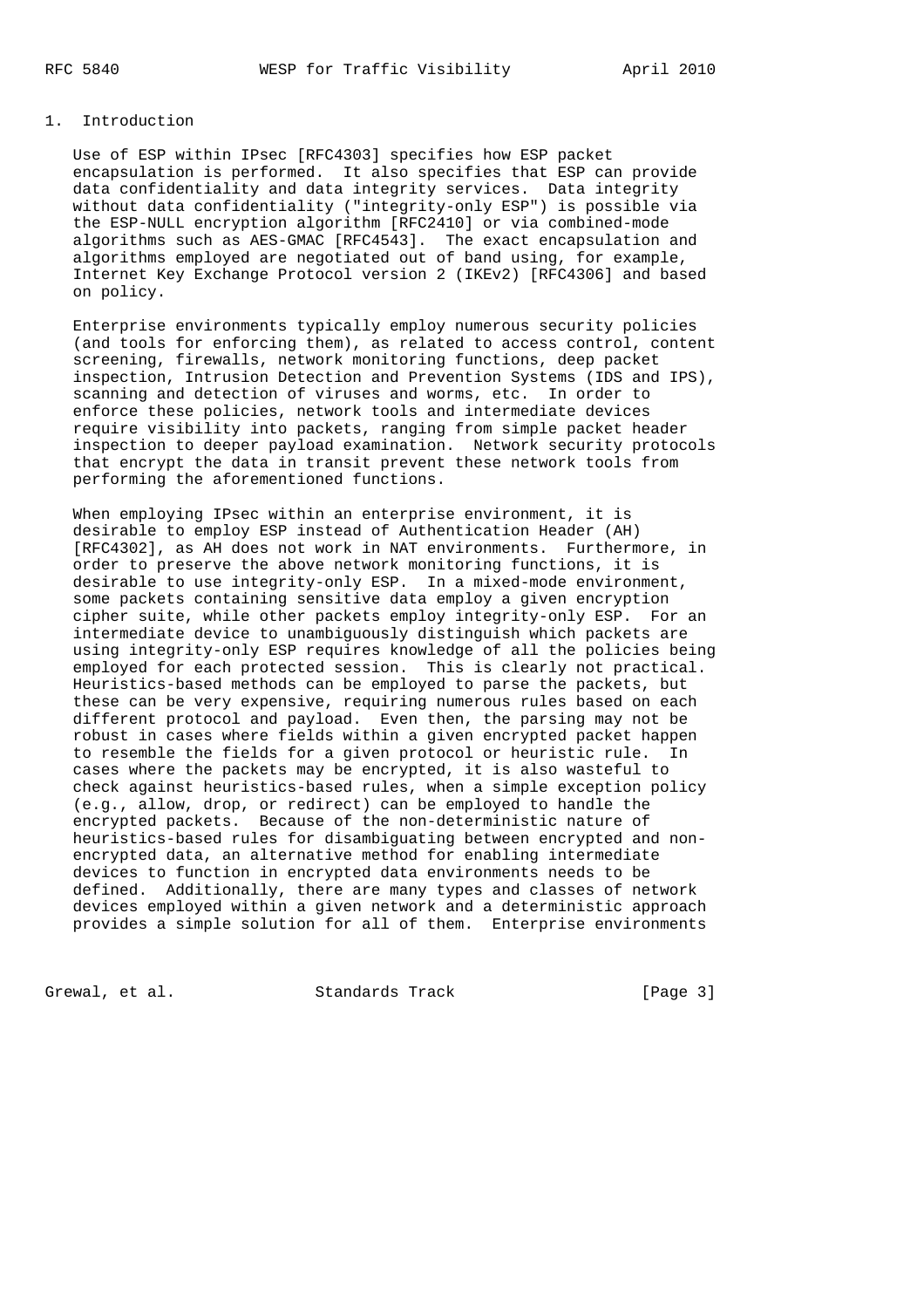typically use both stateful and stateless packet inspection mechanisms. The previous considerations weigh particularly heavy on stateless mechanisms such as router Access Control Lists (ACLs) and NetFlow exporters. Nevertheless, a deterministic approach provides a simple solution for the myriad types of devices employed within a network, regardless of their stateful or stateless nature.

 This document defines a mechanism to provide additional information in relevant IPsec packets so intermediate devices can efficiently differentiate between encrypted and integrity-only packets. Additionally, and in the interest of consistency, this extended format can also be used to carry encrypted packets without loss in disambiguation.

 This document is consistent with the operation of ESP in NAT environments [RFC3947].

The design principles for this protocol are the following:

- o Allow easy identification and parsing of integrity-only IPsec traffic
- o Leverage the existing hardware IPsec parsing engines as much as possible to minimize additional hardware design costs
- o Minimize the packet overhead in the common case
- 1.1. Requirements Language

 The key words "MUST", "MUST NOT", "REQUIRED", "SHALL", "SHALL NOT", "SHOULD", "SHOULD NOT", "RECOMMENDED", "MAY", and "OPTIONAL" in this document are to be interpreted as described in RFC 2119 [RFC2119].

1.2. Applicability Statement

 The document is applicable only to the wrapped ESP header defined below, and does not describe any changes to either ESP [RFC4303] or the IP Authentication Header (AH) [RFC4302].

 There are two well-accepted ways to enable intermediate security devices to distinguish between encrypted and unencrypted ESP traffic:

 - The heuristics approach [Heuristics] has the intermediate node inspect the unchanged ESP traffic, to determine with extremely high probability whether or not the traffic stream is encrypted.

Grewal, et al. Standards Track [Page 4]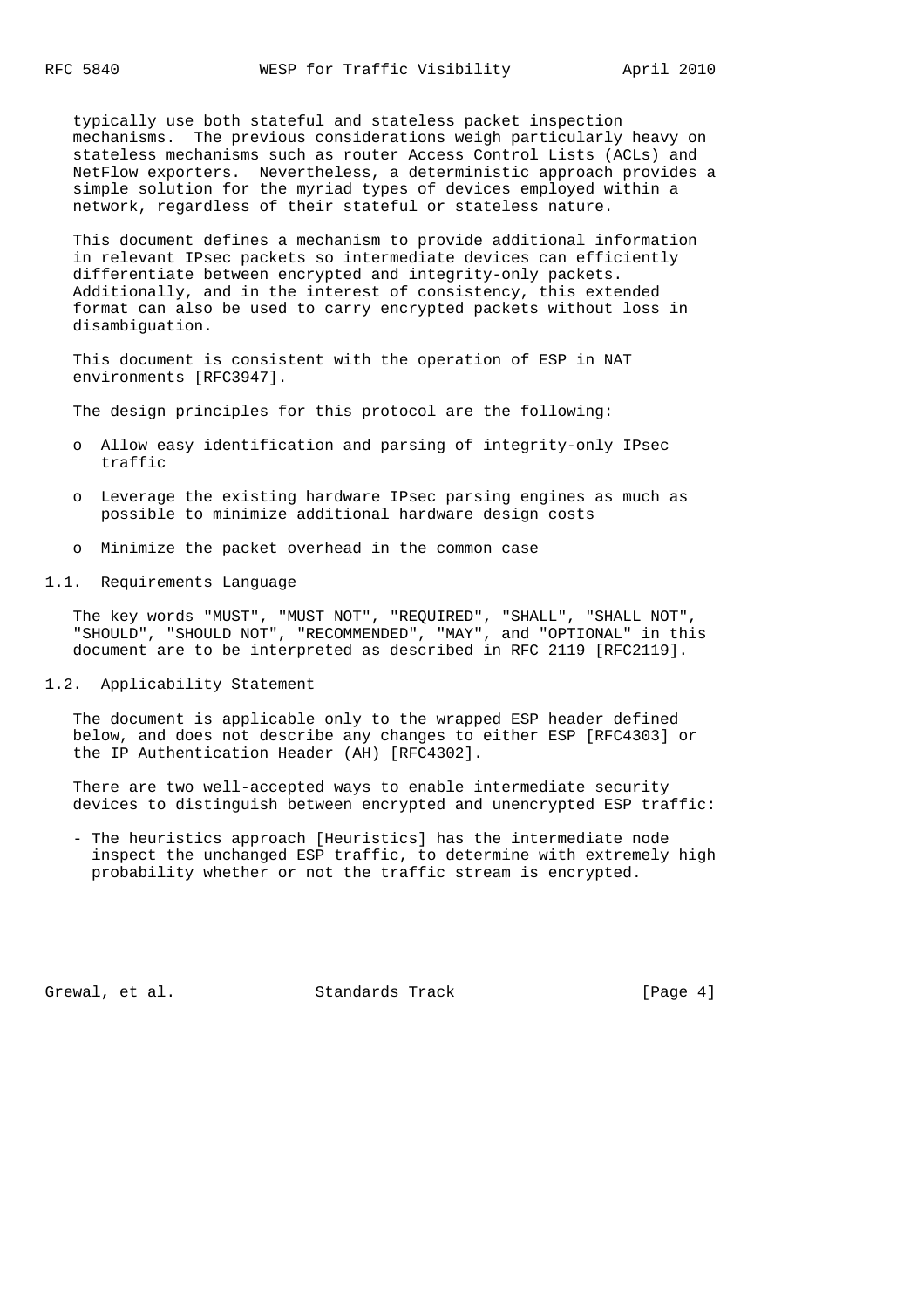- The Wrapped ESP (WESP) approach, described in this document, in contrast, requires the ESP endpoints to be modified to support the new protocol. WESP allows the intermediate node to distinguish encrypted and unencrypted traffic deterministically, using a simpler implementation for the intermediate node.

 Both approaches are being documented simultaneously by the IP Security Maintenance and Extensions (IPsecME) Working Group, with WESP (this document) as a Standards Track RFC while the heuristics approach is expected to be published as an Informational RFC. While endpoints are being modified to adopt WESP, we expect both approaches to coexist for years because the heuristic approach is needed to inspect traffic where at least one of the endpoints has not been modified. In other words, intermediate nodes are expected to support both approaches in order to achieve good security and performance during the transition period.

2. Wrapped ESP (WESP) Header Format

 Wrapped ESP (WESP) encapsulation uses protocol number 141. Accordingly, the (outer) protocol header (IPv4, IPv6, or Extension) that immediately precedes the WESP header SHALL contain the value (141) in its Protocol (IPv4) or Next Header (IPv6, Extension) field. WESP provides additional attributes in each packet to assist in differentiating between encrypted and non-encrypted data, and to aid in parsing of the packet. WESP follows RFC 4303 for all IPv6 and IPv4 considerations (e.g., alignment considerations).

 This extension essentially acts as a wrapper to the existing ESP protocol and provides an additional 4 octets at the front of the existing ESP packet for IPv4. For IPv6, additional padding may be required and this is described below.

The packet format may be depicted as follows:

 $0$  1 2 3 0 1 2 3 4 5 6 7 8 9 0 1 2 3 4 5 6 7 8 9 0 1 2 3 4 5 6 7 8 9 0 1 +-+-+-+-+-+-+-+-+-+-+-+-+-+-+-+-+-+-+-+-+-+-+-+-+-+-+-+-+-+-+-+-+ | Wrapped ESP Header | +-+-+-+-+-+-+-+-+-+-+-+-+-+-+-+-+-+-+-+-+-+-+-+-+-+-+-+-+-+-+-+-+ Existing ESP Encapsulation ˜ ˜ | | +-+-+-+-+-+-+-+-+-+-+-+-+-+-+-+-+-+-+-+-+-+-+-+-+-+-+-+-+-+-+-+-+

Figure 1: WESP Packet Format

Grewal, et al. Standards Track [Page 5]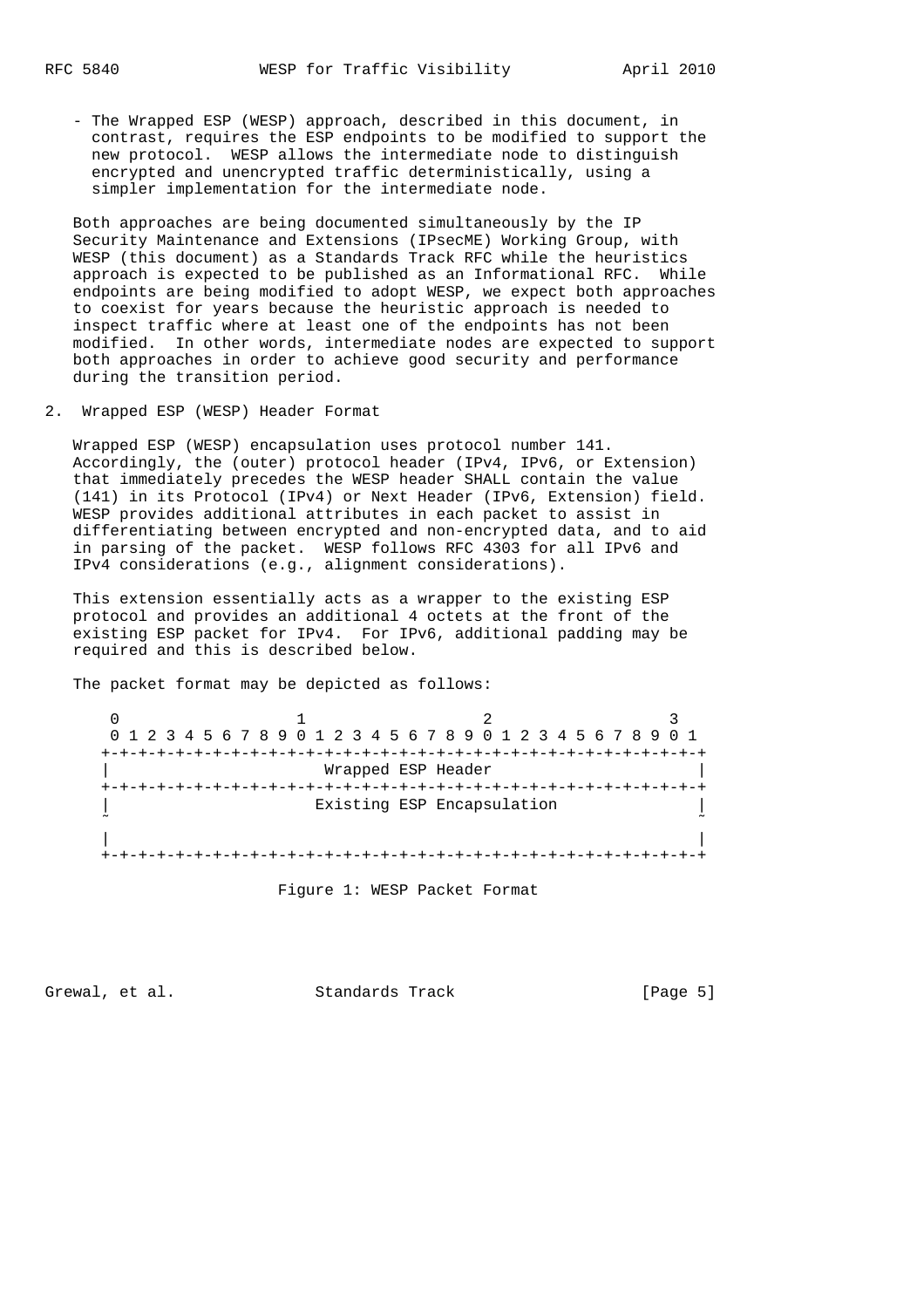By preserving the body of the existing ESP packet format, a compliant implementation can simply add in the new header, without needing to change the body of the packet. The value of the new protocol used to identify this new header is 141. Further details are shown below:

| +-+-+-+-+-+-+-+<br>  TrailerLen<br>HdrLen<br>Next Header<br>Flaqs<br>Padding (optional)<br>-+-+-+-+-+-+-+-+-<br>Existing ESP Encapsulation |  | 0 1 2 3 4 5 6 7 8 9 0 1 2 3 4 5 6 7 8 9 0 1 2 3 4 5 6 7 8 9 |  |
|--------------------------------------------------------------------------------------------------------------------------------------------|--|-------------------------------------------------------------|--|
|                                                                                                                                            |  |                                                             |  |
|                                                                                                                                            |  |                                                             |  |
|                                                                                                                                            |  |                                                             |  |
|                                                                                                                                            |  |                                                             |  |
|                                                                                                                                            |  |                                                             |  |
|                                                                                                                                            |  |                                                             |  |
|                                                                                                                                            |  |                                                             |  |

Figure 2: Detailed WESP Packet Format

### Where:

 Next Header, 8 bits: This field MUST be the same as the Next Header field in the ESP trailer when using ESP in the Integrity-only mode. When using ESP with encryption, the "Next Header" field looses this name and semantics and becomes an empty field that MUST be initialized to all zeros. The receiver MUST do some sanity checks before the WESP packet is accepted. The receiver MUST ensure that the Next Header field in the WESP header and the Next Header field in the ESP trailer match when using ESP in the Integrity-only mode. The packet MUST be dropped if the two do not match. Similarly, the receiver MUST ensure that the Next Header field in the WESP header is an empty field initialized to zero if using WESP with encryption. The WESP flags dictate if the packet is encrypted.

 HdrLen, 8 bits: Offset from the beginning of the WESP header to the beginning of the Rest of Payload Data (i.e., past the IV, if present and any other WESP options defined in the future) within the encapsulated ESP header, in octets. HdrLen MUST be set to zero when using ESP with encryption. When using integrity-only ESP, the following HdrLen values are invalid: any value less than 12; any value that is not a multiple of 4; any value that is not a multiple of 8 when using IPv6. The receiver MUST ensure that this field matches with the header offset computed from using the negotiated Security Association (SA) and MUST drop the packet in case it does not match.

Grewal, et al. Standards Track [Page 6]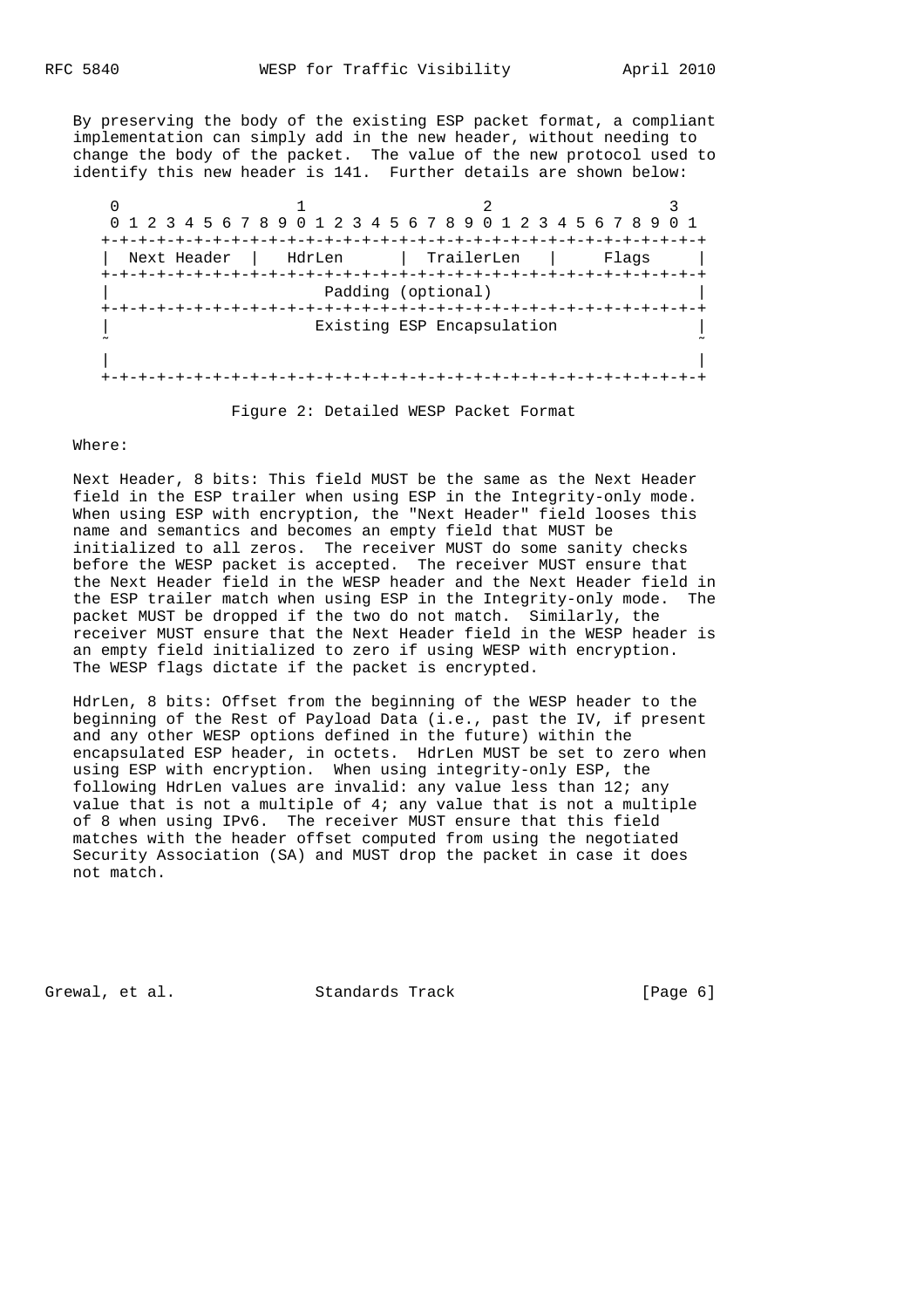TrailerLen, 8 bits: TrailerLen contains the size of the Integrity Check Value (ICV) being used by the negotiated algorithms within the IPsec SA, in octets. TrailerLen MUST be set to zero when using ESP with encryption. The receiver MUST only accept the packet if this field matches with the value computed from using the negotiated SA. This ensures that sender is not deliberately setting this value to obfuscate a part of the payload from examination by a trusted intermediary device.

 Flags, 8 bits: The bits are defined most-significant-bit (MSB) first, so bit 0 is the most significant bit of the flags octet.

```
 0 1 2 3 4 5 6 7
 +-+-+-+-+-+-+-+-+
|V V|E|P| Rsvd |V +-+-+-+-+-+-+-+-+
```
Figure 3: Flags Format

 Version (V), 2 bits: MUST be sent as 0 and checked by the receiver. If the version is different than an expected version number (e.g., negotiated via the control channel), then the packet MUST be dropped by the receiver. Future modifications to the WESP header require a new version number. In particular, the version of WESP defined in this document does not allow for any extensions. However, old implementations will still be able to find the encapsulated cleartext packet using the HdrLen field from the WESP header, when the 'E' bit is not set. Intermediate nodes dealing with unknown versions are not necessarily able to parse the packet correctly. Intermediate treatment of such packets is policy dependent (e.g., it may dictate dropping such packets).

 Encrypted Payload (E), 1 bit: Setting the Encrypted Payload bit to 1 indicates that the WESP (and therefore ESP) payload is protected with encryption. If this bit is set to 0, then the payload is using integrity-only ESP. Setting or clearing this bit also impacts the value in the WESP Next Header field, as described above. The recipient MUST ensure consistency of this flag with the negotiated policy and MUST drop the incoming packet otherwise.

 Padding header (P), 1 bit: If set (value 1), the 4-octet padding is present. If not set (value 0), the 4-octet padding is absent. This padding MUST be used with IPv6 in order to preserve IPv6 8-octet alignment. If WESP is being used with UDP encapsulation (see Section 2.1 below) and IPv6, the Protocol Identifier (0x00000002) occupies 4 octets so the IPv6 padding is not needed, as the header is already on an 8-octet boundary. This padding MUST NOT be used with IPv4, as it is not needed to guarantee 4-octet IPv4 alignment.

Grewal, et al. Standards Track [Page 7]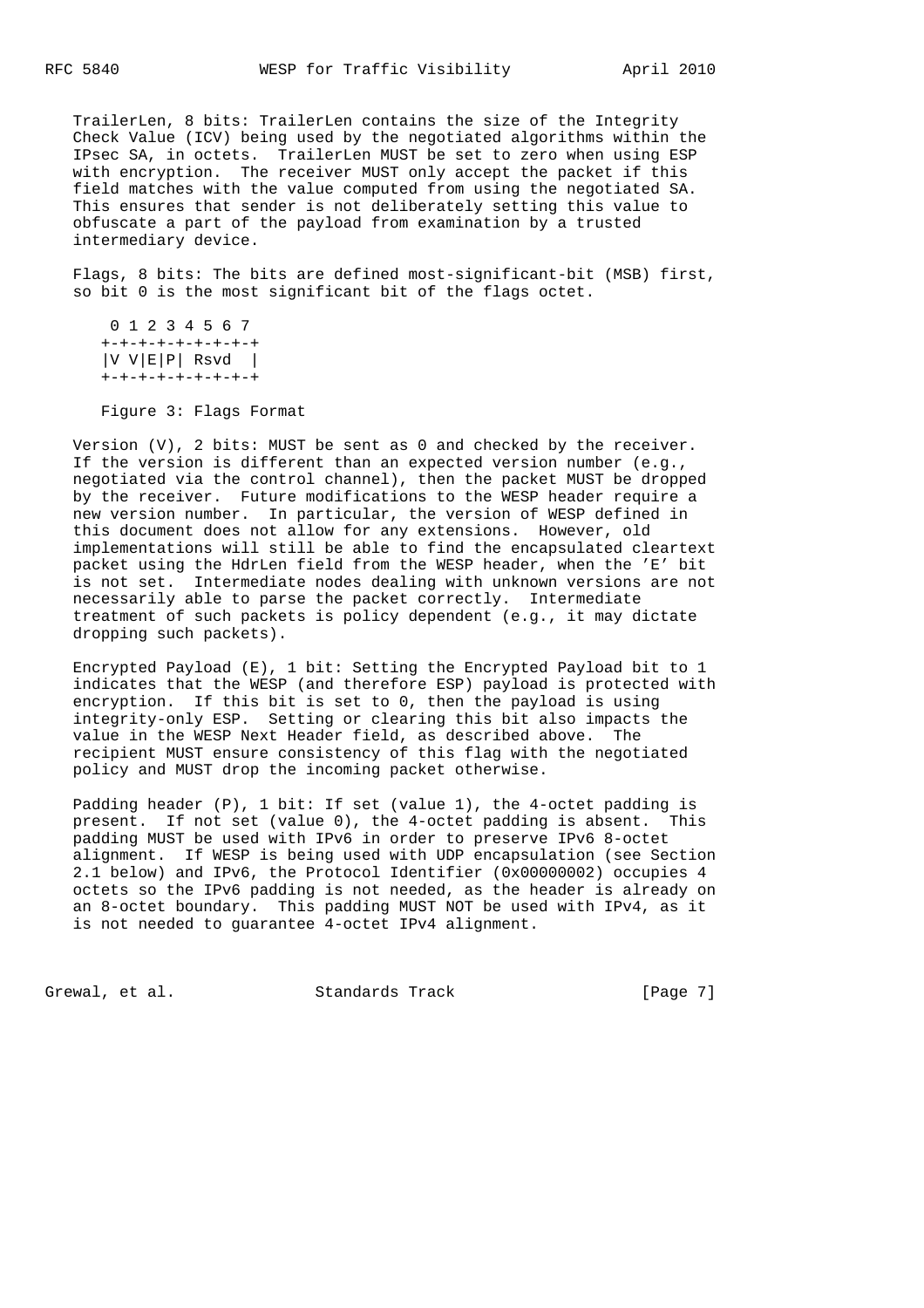Rsvd, 4 bits: Reserved for future use. The reserved bits MUST be sent as 0, and ignored by the receiver. Future documents defining any of these bits MUST NOT affect the distinction between encrypted and unencrypted packets or the semantics of HdrLen. In other words, even if new bits are defined, old implementations will be able to find the encapsulated packet correctly. Intermediate nodes dealing with unknown reserved bits are not necessarily able to parse the packet correctly. Intermediate treatment of such packets is policy dependent (e.g., it may dictate dropping such packets).

 Future versions of this protocol may change the version number and/or the reserved bits sent, possibly by negotiating them over the control channel.

 As can be seen, the WESP format extends the standard ESP header by the first 4 octets for IPv4 and optionally (see above) by 8 octets for IPv6.

### 2.1. UDP Encapsulation

 This section describes a mechanism for running the new packet format over the existing UDP encapsulation of ESP as defined in RFC 3948. This allows leveraging the existing IKE negotiation of the UDP port for Network Address Translation Traversal (NAT-T) discovery and usage [RFC3947] [RFC4306], as well as preserving the existing UDP ports for ESP (port 4500). With UDP encapsulation, the packet format can be depicted as follows.

| Next Header                                                                                                                                                                                                                 | HdrLen | TrailerLen | Flaqs |
|-----------------------------------------------------------------------------------------------------------------------------------------------------------------------------------------------------------------------------|--------|------------|-------|
| 0 1 2 3 4 5 6 7 8 9 0 1 2 3 4 5 6 7 8 9 0 1 2 3 4 5 6 7 8 9<br>Src Port (4500)<br>Dest Port (4500)<br>Checksum<br>Length<br>-+-+-+-+-+-+-+-+-+<br>Protocol Identifier (value = $0x00000002$ )<br>Existing ESP Encapsulation |        |            |       |
|                                                                                                                                                                                                                             |        |            |       |
|                                                                                                                                                                                                                             |        |            |       |
|                                                                                                                                                                                                                             |        |            |       |
|                                                                                                                                                                                                                             |        |            |       |

Figure 4: UDP-Encapsulated WESP Header

Grewal, et al. Standards Track [Page 8]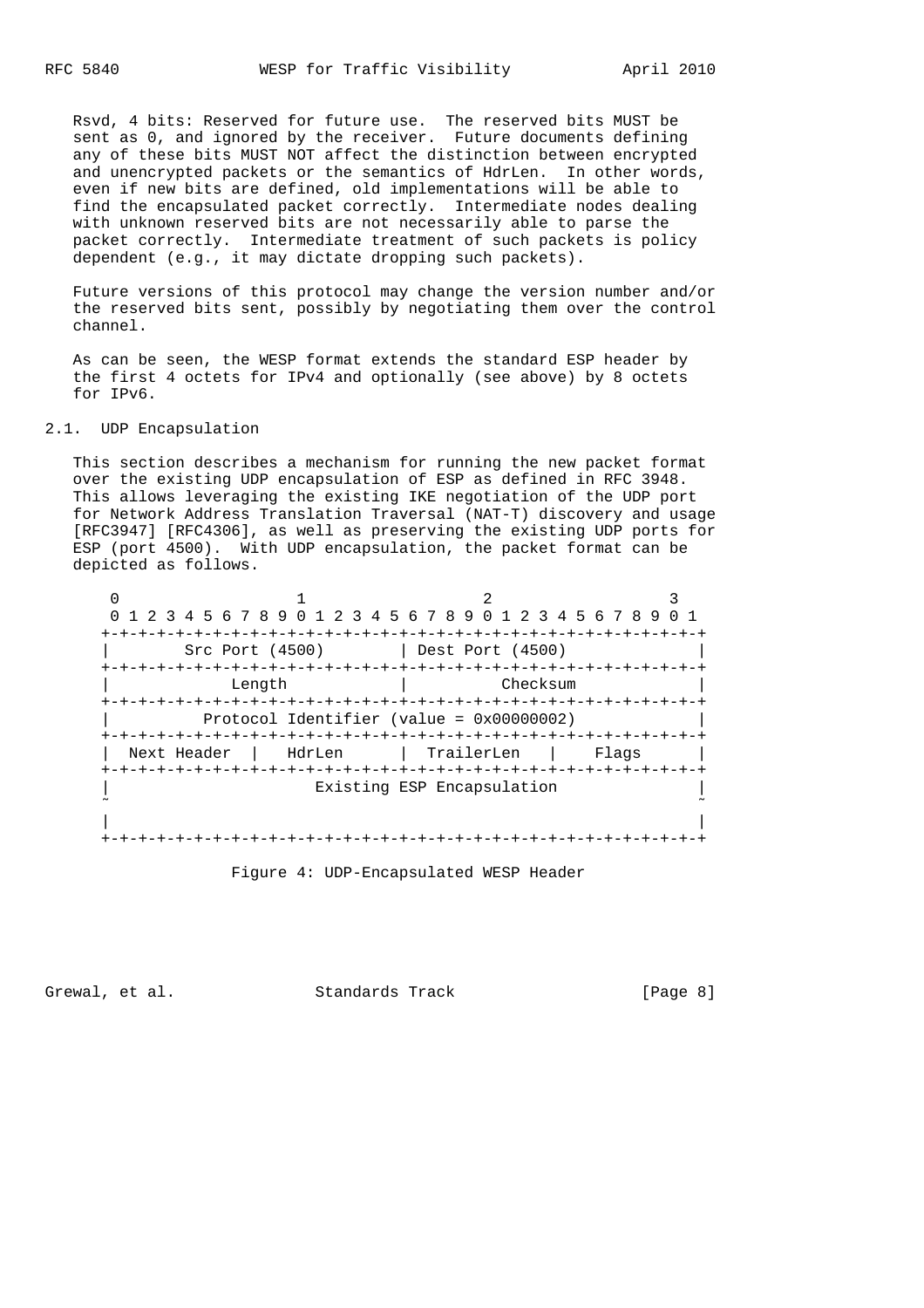Where:

 Source/Destination port (4500) and checksum: describes the UDP encapsulation header, per RFC 3948.

 Protocol Identifier: new field to demultiplex between UDP encapsulation of IKE, UDP encapsulation of ESP per RFC 3948, and the UDP encapsulation in this specification.

 According to RFC 3948, Section 2.2, a 4-octet value of zero (0) immediately following the UDP header indicates a Non-ESP marker, which can be used to assume that the data following that value is an IKE packet. Similarly, a value greater then 255 indicates that the packet is an ESP packet and the 4-octet value can be treated as the ESP Security Parameter Index (SPI). However, RFC 4303, Section 2.1 indicates that the values 1-255 are reserved and cannot be used as the SPI. We leverage that knowledge and use one of these reserved values to indicate that the UDP encapsulated ESP header contains this new packet format for ESP encapsulation.

 The remaining fields in the packet have the same meaning as per Section 2 above.

2.2. Transport and Tunnel Mode Considerations

 This extension is equally applicable to transport and tunnel mode where the ESP Next Header field is used to differentiate between these modes, as per the existing IPsec specifications.

2.2.1. Transport Mode Processing

 In transport mode, ESP is inserted after the IP header and before a next layer protocol, e.g., TCP, UDP, ICMP, etc. The following diagrams illustrate how WESP is applied to the ESP transport mode for a typical packet, on a "before and after" basis.

Grewal, et al. Standards Track [Page 9]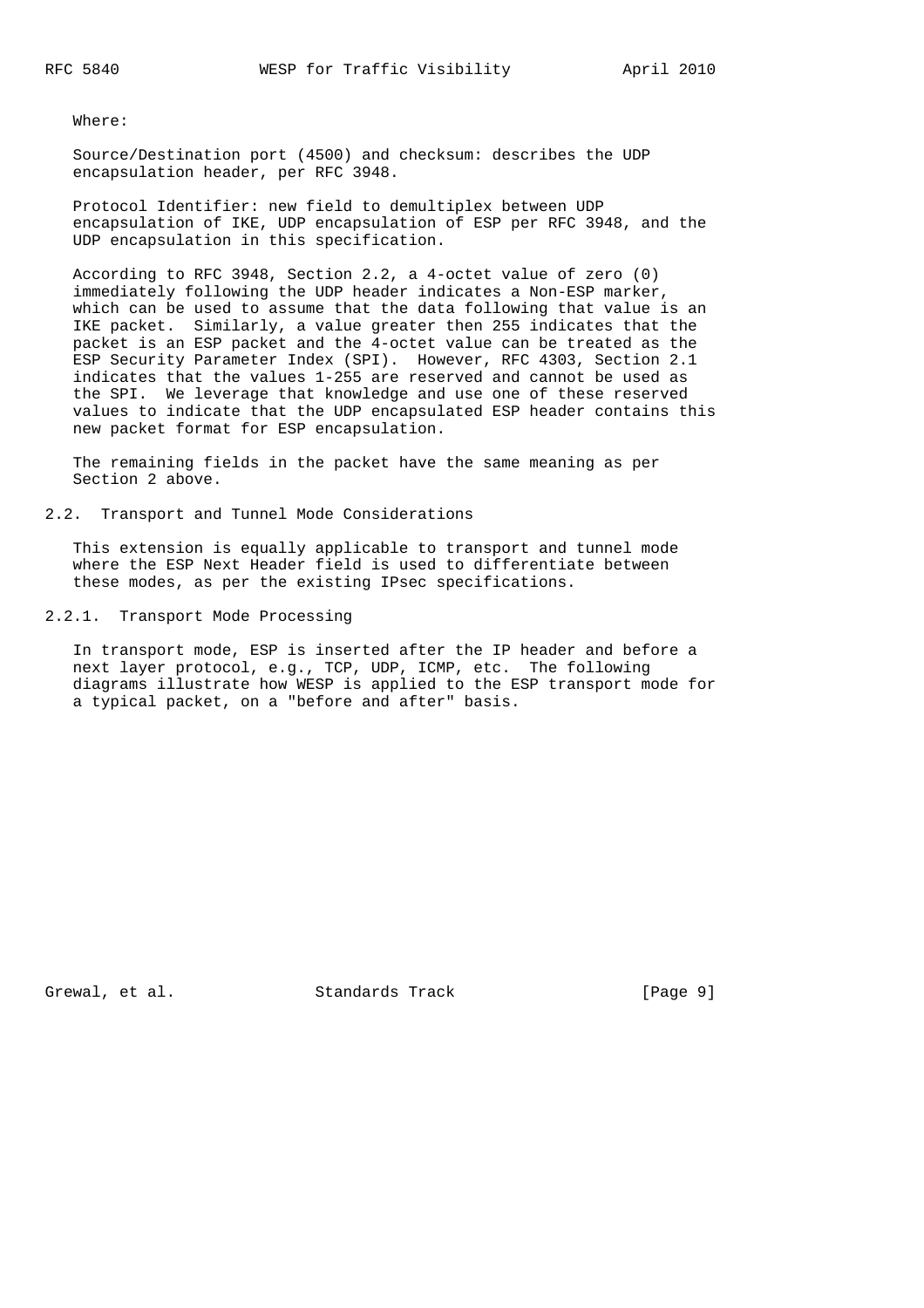BEFORE APPLYING WESP -IPv4 -------------------------------------------------  $|orig IP hat | ESP | |$  |  $|$  ESP | ESP  $|(any options)|$  Hdr | TCP | Data | Trailer | ICV| ------------------------------------------------- |<---- encryption ---->| |<------- integrity -------->| AFTER APPLYING WESP - IPv4 --------------------------------------------------------  $|orig IP hdr | WESP | ESP |$  | | | ESP | ESP |(any options)| Hdr | Hdr | TCP | Data | Trailer | ICV| -------------------------------------------------------- |<---- encryption ---->| |<------- integrity -------->| BEFORE APPLYING WESP - IPv6 -------------------------------------------------------------- | orig |hop-by-hop,dest\*,| |dest| | | ESP | ESP| |IP hdr|routing,fragment |ESP|opt\*|TCP|Data|Trailer| ICV| -------------------------------------------------------------- |<---- encryption --->| |<----- integrity ------->|

AFTER APPLYING WESP - IPv6

|  |  |  | $\vert$ <---- encryption ---> $\vert$<br><----- integrity -------> |  |
|--|--|--|--------------------------------------------------------------------|--|
|  |  |  |                                                                    |  |

\* = if present, could be before WESP, after ESP, or both

All other considerations are as per RFC 4303.

2.2.2. Tunnel Mode Processing

 In tunnel mode, ESP is inserted after the new IP header and before the original IP header, as per RFC 4303. The following diagram illustrates how WESP is applied to the ESP tunnel mode for a typical packet, on a "before-and-after" basis.

Grewal, et al. Standards Track [Page 10]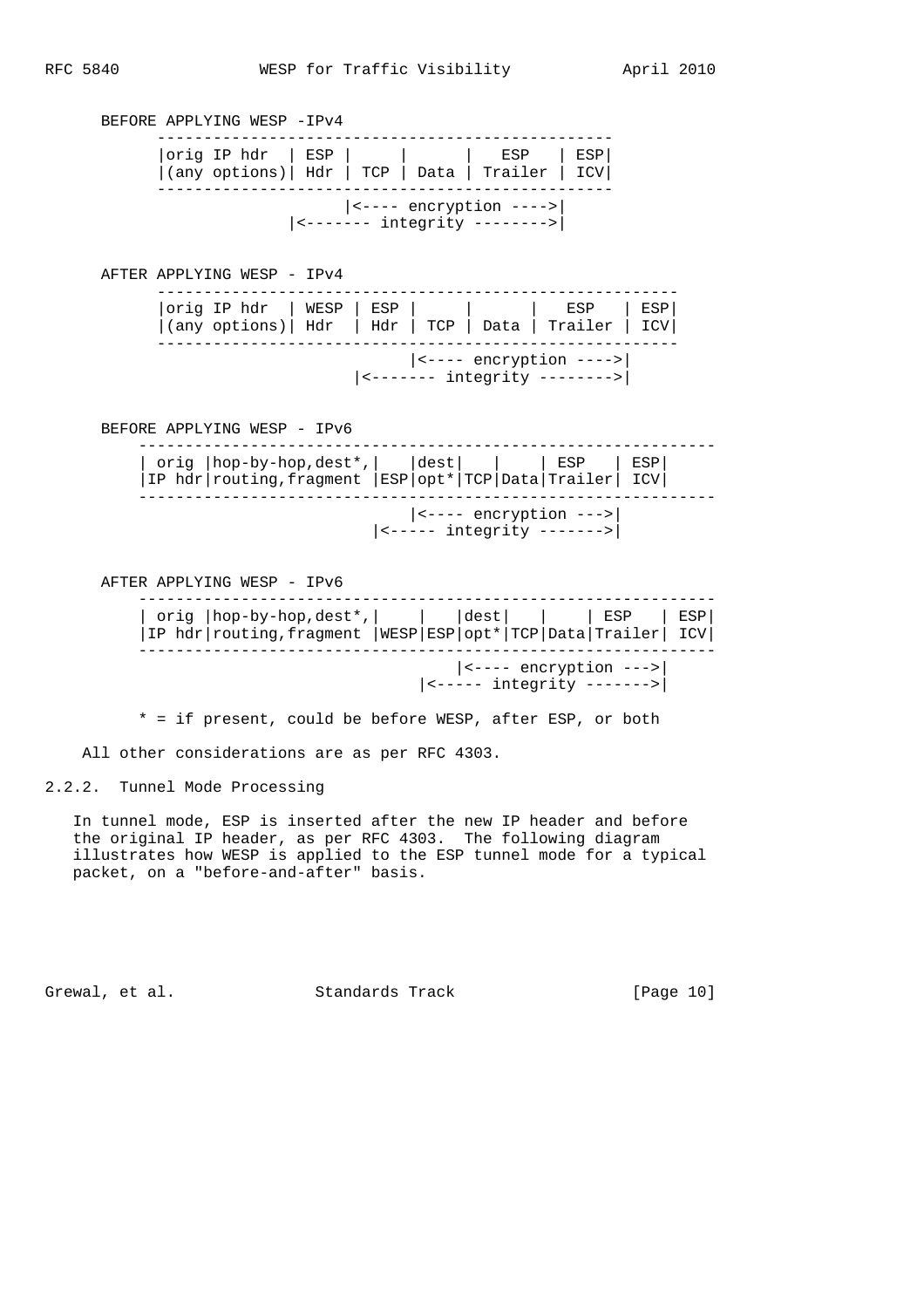BEFORE APPLYING WESP - IPv4 --------------------------------------------------------- |new IP hdr\* | | orig IP hdr\* | | | ESP | ESP| |(any options)|ESP| (any options) |TCP|Data|Trailer| ICV| --------------------------------------------------------- |<--------- encryption --------->| |<----------- integrity ------------>| AFTER APPLYING WESP - IPv4 -------------------------------------------------------------- |new IP hdr\* | | | orig IP hdr\* | | | ESP | ESP| |(any options)|WESP|ESP| (any options) |TCP|Data|Trailer| ICV| -------------------------------------------------------------- |<--------- encryption --------->| |<----------- integrity ------------>| BEFORE APPLYING WESP - IPv6 ----------------------------------------------------------------- |new IP|new ext | |orig IP|orig ext| | | ESP | ESP| | hdr\* | hdrs\* |ESP| hdr\* | hdrs \* |TCP|Data|Trailer| ICV| ----------------------------------------------------------------- |<--------- encryption ---------->| |<------------- integrity ----------->| AFTER APPLYING WESP - IPv6 -----------------------------------------------------------------

|  | $ \leftarrow-----$ encryption ----------><br>$ $ <------------- integrity -----------> |  |
|--|----------------------------------------------------------------------------------------|--|

 \* = if present, construction of outer IP hdr/extensions and modification of inner IP hdr/extensions is discussed in the Security Architecture document.

All other considerations are as per RFC 4303.

## 2.3. IKE Considerations

 This document assumes that WESP negotiation is performed using IKEv2. In order to negotiate the new format of ESP encapsulation via IKEv2 [RFC4306], both parties need to agree to use the new packet format. This can be achieved using a notification method similar to USE TRANSPORT MODE, defined in RFC 4306.

Grewal, et al. Standards Track [Page 11]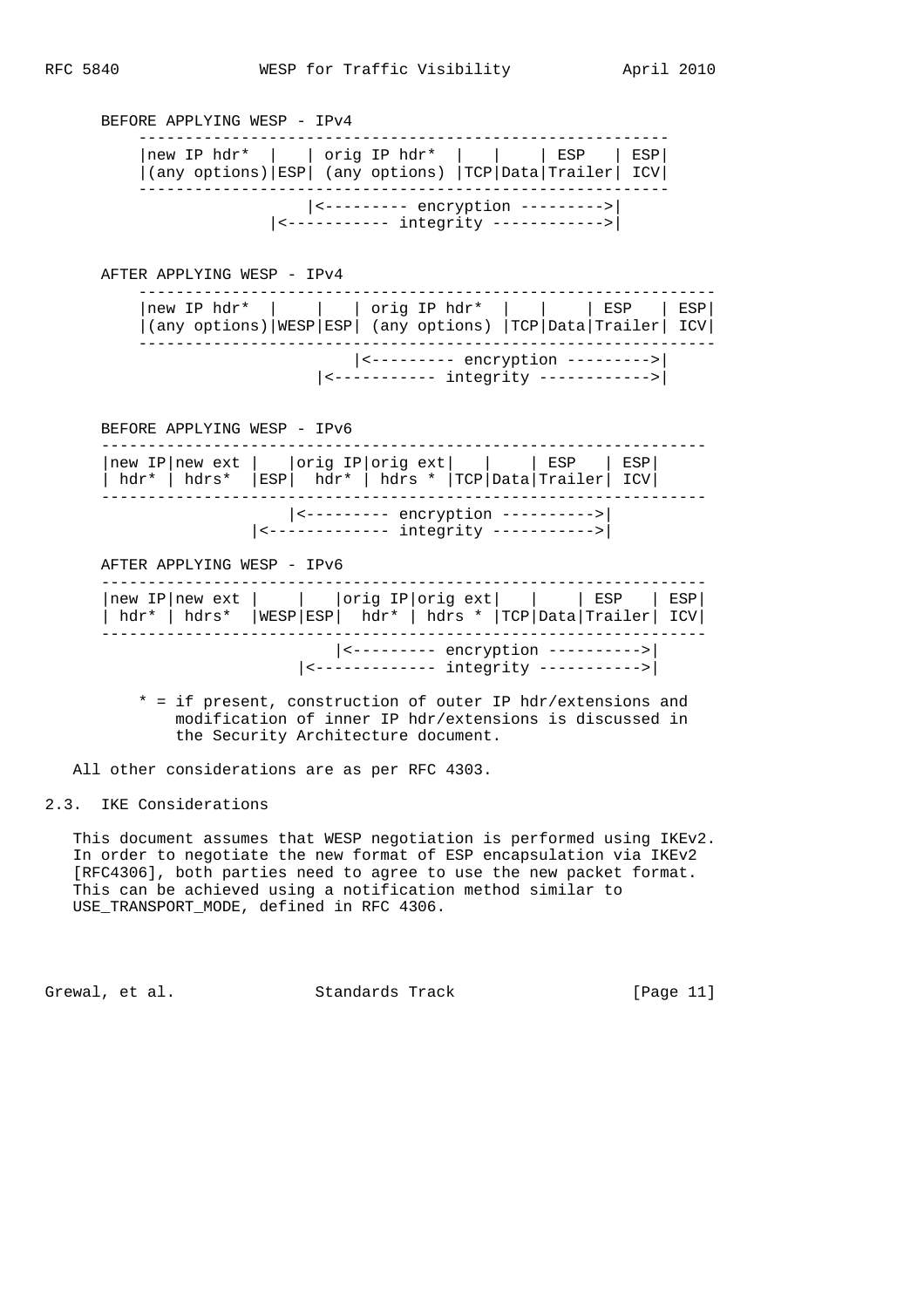The notification, USE\_WESP\_MODE (value 16415) MUST be included in a request message that also includes an SA payload requesting a CHILD SA using ESP. It signals that the sender supports the WESP version defined in the current document and requests that the CHILD\_SA use WESP mode rather than ESP for the SA created. If the request is accepted, the response MUST also include a notification of type USE\_WESP\_MODE. If the responder declines the request, the CHILD\_SA will be established using ESP, as per RFC 4303. If this is unacceptable to the initiator, the initiator MUST delete the SA.

 Note: Except when using this option to negotiate WESP mode, all CHILD SAs will use standard ESP.

 Negotiation of WESP in this manner preserves all other negotiation parameters, including NAT-T [RFC3948]. NAT-T is wholly compatible with this wrapped format and can be used as-is, without any modifications, in environments where NAT is present and needs to be taken into account.

 WESP version negotiation is not introduced as part of this specification. If the WESP version is updated in a future specification, then that document MUST specify how the WESP version is negotiated.

#### 3. Security Considerations

 As this document augments the existing ESP encapsulation format, UDP encapsulation definitions specified in RFC 3948 and IKE negotiation of the new encapsulation, the security observations made in those documents also apply here. In addition, as this document allows intermediate device visibility into IPsec ESP encapsulated frames for the purposes of network monitoring functions, care should be taken not to send sensitive data over connections using definitions from this document, based on network domain/administrative policy. A strong key agreement protocol, such as IKEv2, together with a strong policy engine should be used in determining appropriate security policy for the given traffic streams and data over which it is being employed.

 ESP is end-to-end and it will be impossible for the intermediate devices to verify that all the fields in the WESP header are correct. It is thus possible to modify the WESP header so that the packet sneaks past a firewall if the fields in the WESP header are set to something that the firewall will allow. The endpoint thus must verify the sanity of the WESP header before accepting the packet. In an extreme case, someone colluding with the attacker, could change

Grewal, et al. Standards Track [Page 12]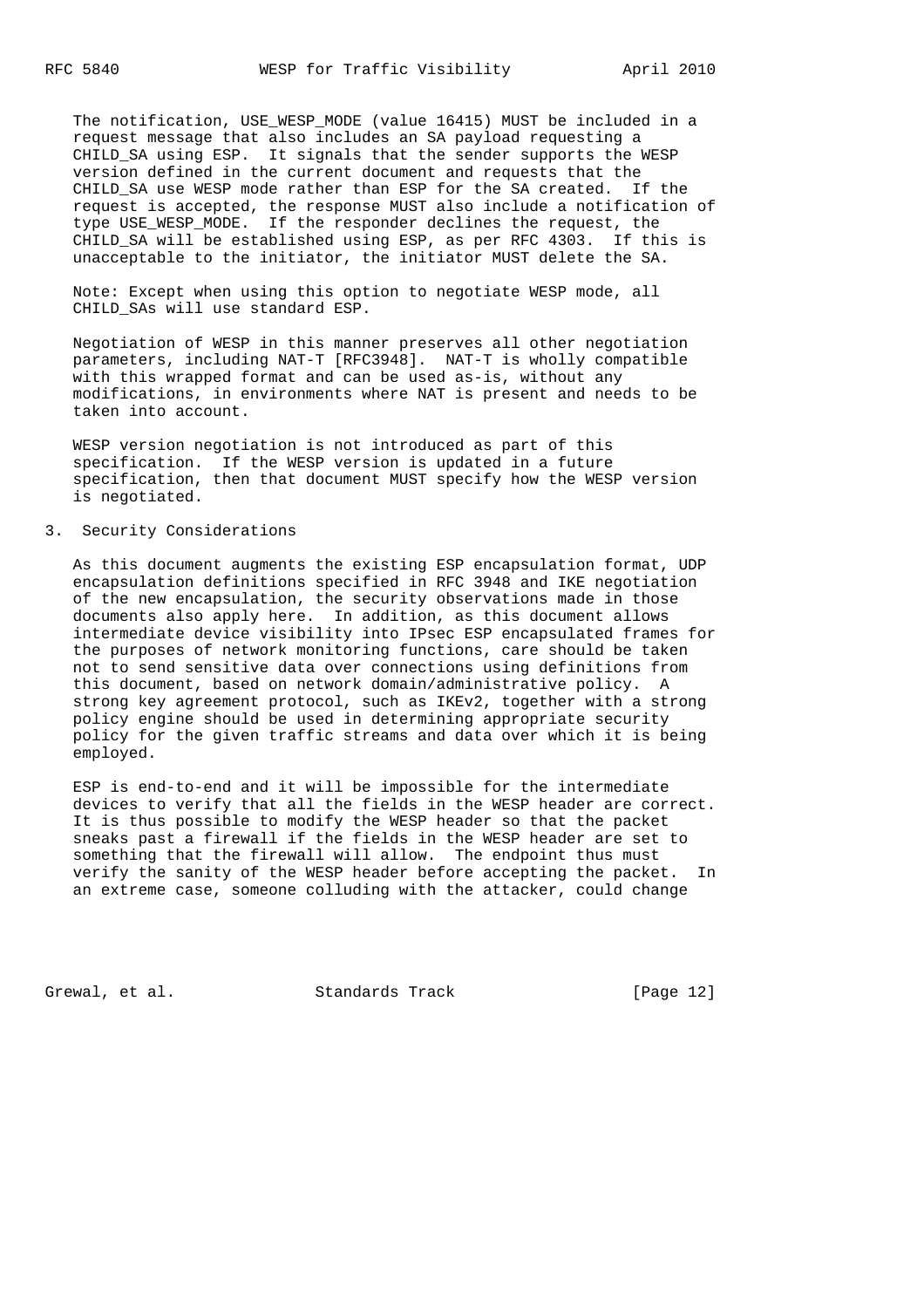the WESP fields back to the original values so that the attack goes unnoticed. However, this is not a new problem and it already exists IPsec.

4. IANA Considerations

 The WESP protocol number assigned by IANA out of the IP Protocol Number space is 141.

The USE WESP MODE notification number assigned out of the "IKEv2 Notify Message Types - Status Types" registry's 16384-40959 (Expert Review) range is 16415.

 The SPI value of 2 has been assigned by IANA out of the reserved SPI range from the SPI values registry to indicate use of the WESP protocol within a UDP-encapsulated, NAT-T environment.

 IANA has created a new registry for "WESP Flags" to be managed as follows:

 The first 2 bits are the WESP Version Number. The value 0 is assigned to the version defined in this specification. Further assignments of the WESP Version Number are to be managed via the IANA Policy of "Standards Action" [RFC5226]. For WESP version numbers, the unassigned values are 1, 2, and 3. The Encrypted Payload bit is used to indicate if the payload is encrypted or using integrity-only ESP. The Padding Present bit is used to signal the presence of padding. The remaining 4 bits of the WESP Flags are undefined and future assignment is to be managed via the IANA Policy of "IETF Review" [RFC5226].

5. Acknowledgments

 The authors would like to acknowledge the following people for their feedback on updating the definitions in this document:

 David McGrew, Brian Weis, Philippe Joubert, Brian Swander, Yaron Sheffer, Pasi Eronen, Men Long, David Durham, Prashant Dewan, Marc Millier, Russ Housley, and Jari Arkko, among others.

 Manav Bhatia would also like to acknowledge Swati and Maitri for their continued support.

Grewal, et al. Standards Track [Page 13]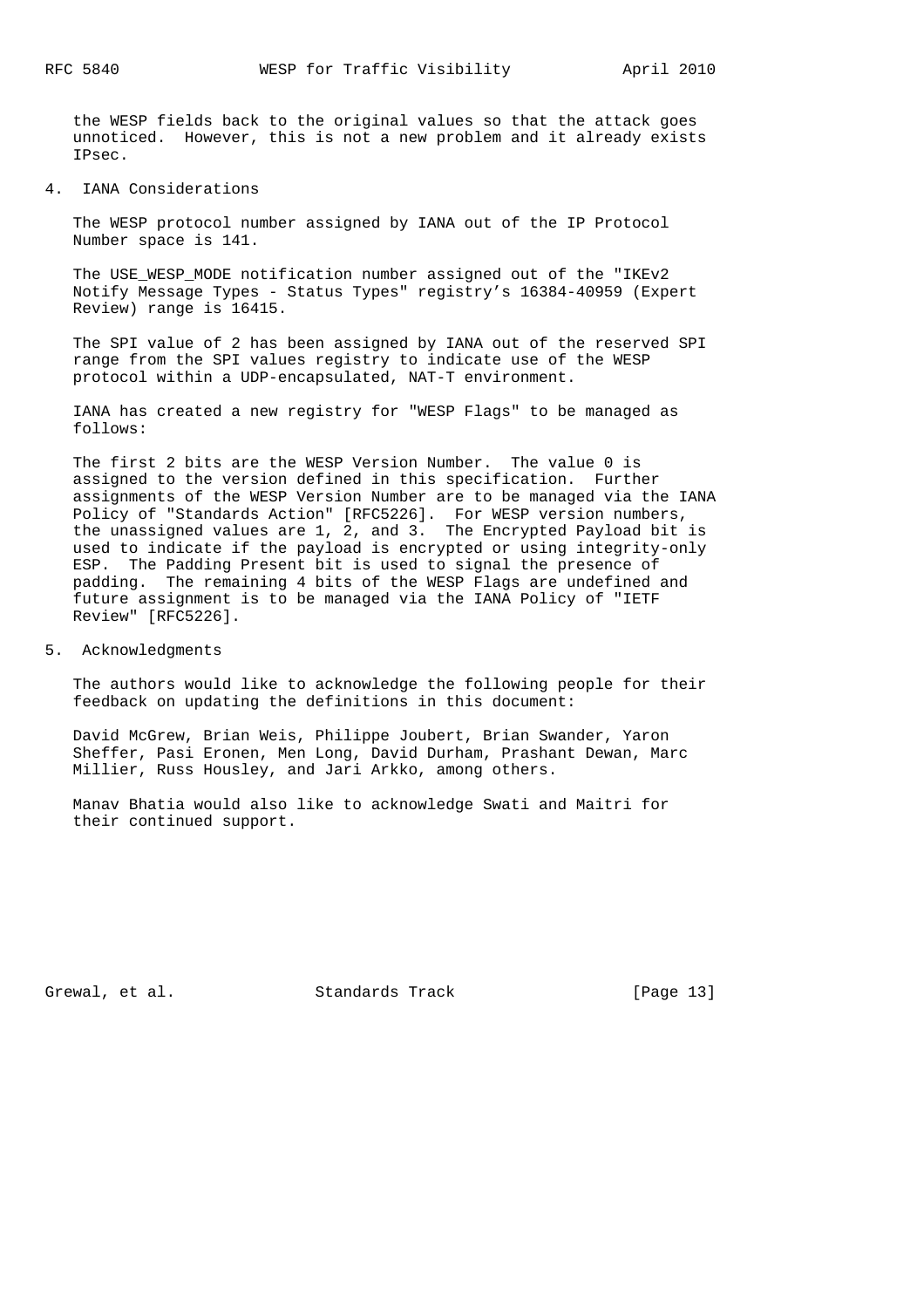### 6. References

6.1. Normative References

- [RFC2119] Bradner, S., "Key words for use in RFCs to Indicate Requirement Levels", BCP 14, RFC 2119, March 1997.
- [RFC2410] Glenn, R. and S. Kent, "The NULL Encryption Algorithm and Its Use With IPsec", RFC 2410, November 1998.
- [RFC3948] Huttunen, A., Swander, B., Volpe, V., DiBurro, L., and M. Stenberg, "UDP Encapsulation of IPsec ESP Packets", RFC 3948, January 2005.
- [RFC4303] Kent, S., "IP Encapsulating Security Payload (ESP)", RFC 4303, December 2005.
- [RFC4543] McGrew, D. and J. Viega, "The Use of Galois Message Authentication Code (GMAC) in IPsec ESP and AH", RFC 4543, May 2006.
- [RFC5226] Narten, T. and H. Alvestrand, "Guidelines for Writing an IANA Considerations Section in RFCs", BCP 26, RFC 5226, May 2008.

6.2. Informative References

- [RFC3947] Kivinen, T., Swander, B., Huttunen, A., and V. Volpe, "Negotiation of NAT-Traversal in the IKE", RFC 3947, January 2005.
- [RFC4302] Kent, S., "IP Authentication Header", RFC 4302, December 2005.
- [RFC4306] Kaufman, C., Ed., "Internet Key Exchange (IKEv2) Protocol", RFC 4306, December 2005.
- [Heuristics] Kivinen, T. and D. McDonald, "Heuristics for Detecting ESP-NULL packets", Work in Progress, March 2010.

Grewal, et al. Standards Track [Page 14]